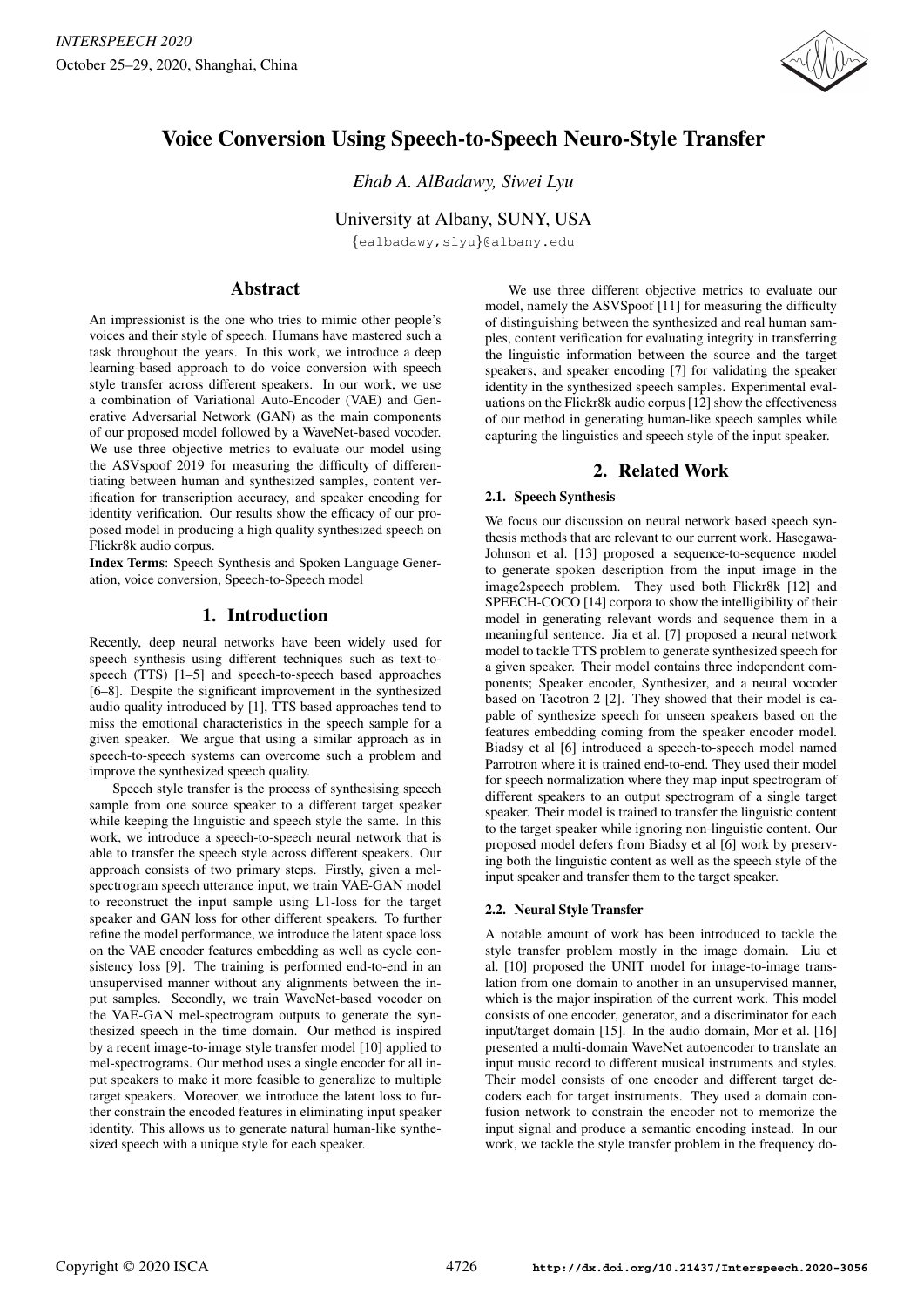

Figure 1: *The overall pipeline of our proposed model. The VAE-GAN network is trained independently from the vocoder model.*

main using mel-spectrogram input/output instead of the time domain with waveforms. This helps us to have a more stable and faster training procedure while having simpler model architecture compared to [16] where they used a WaveNet model for both their encoder and decoders subnetworks.

## 3. Methods

In this section, we describe in detail the model architecture and the training procedure of our method. Fig 1 shows the overall pipeline of our method. The input to the system is a speech signal of one speaker, which is converted to the target speaker's voice while keeping the content and style of the original speaker. The input speech signal is first converted to the mel-spectrogram representation (details in Sec 4.1). We then employ a neural style transfer model similar to [10], treating the input mel-spectrogram as a gray-scale image, to create an output mel-spectrogram with the style of the target speaker. The generated mel-spectrogram is then fed to the vocoder to reconstruct the speech signal in the time domain. We use the WaveNet vocoder [17] based on the open-source implementation [18].

#### 3.1. Framework

The core components of the neural style transfer model are a pair of convolutional neural networks, corresponding to the encoder and generator (decoder), Fig.1. The encoder preserves the linguistic information in the input speech while removes identity-related information, the generator combines the style and the content of the input speech signal to create the melspectrogram of a new speech signal. To ensure the encoder capture identity-independent attributes such as speech volume and tempo, there is one single encoder regardless of the identities of the input speakers. We assume that using a shared encoder for the different speakers will imply a shared-latent space  $z$  that contains each sample content while removing the original speaker identity.

The architecture of the encoder  $E$  has three main parts. The first part contains the initial convolutional layer with  $7 \times 7$  kernel size and no stride. The second part has two down-sampling convolutional layers with  $4 \times 4$  kernel size and stride of 2. Each convolutional layer is followed by a batch normalization [19] and a LeakyReLU non-linear activation function. The third part consists of three residual blocks [20] as a final feature extractor.

Each of the different generators  $(G_1$  to  $G_n$  where n is the number of target speakers) consists of the same parts as the encoder  $E$  but in reverse order with two exceptions. First, instead of convolutional layers, we use transposed convolutional layer for up-sampling. Second, because of the shared latent space assumption coming from the single encoder  $E$ , all of the generators share the first residual block as a pre-processing step of the latent code for each of the generators [10].

To transfer the style from one speaker to another, we exchange the latent space for both decoders as shown in Fig 2. More specifically, for speaker  $S_i$  there is a latent code  $z_i = E(S_i)$  where i is the i-th speaker. To get the same sentence spoken by different speakers, we feed the latent code  $z_i$ to the corresponding speaker Generator. Where  $G_i(z_i)$  will reconstruct the same input  $\tilde{S}_i$ , and  $G_i(z_i)$  will generate  $S_{i\rightarrow j}$  that has the same content  $i$  being said by speaker  $j$  (i.e. style transfer between speakers  $i$  and  $j$ ).

#### 3.2. Training

The encoder and generator are trained in tandem using uncorresponded sets of speech signals of multiple subjects in an unsupervised manner. To facilitate the subsequent description, we will use the following notations:

- *i* and *j* are speaker indices where  $i, j \in [1, n]$  and  $i \neq j$
- $S_i$  is a data point for speaker i drawn from distribution  $P_{S_i}$
- $S_{i\rightarrow j}$  represents the translated speech from speaker i to speaker j where  $S_{i\rightarrow j} = G_j(E(S_i))$
- $q(z_i|S_i)$  is probabilistic encoder produces distribution  $z_i$ given speaker sample  $S_i$
- $p_{G_i}(S_i|z_i)$  is probabilistic generator for speaker i that produces distribution  $S_i$  given latent code  $z_i$

The overall training loss of the neural style-transfer model for mel-spectrogram is defined as follows:

$$
L = \lambda_1 L_{\text{VAE}} + \lambda_2 L_{\text{GAN}} + \lambda_1 L_{\text{CC}} + \lambda_3 L_{\text{latent}} \tag{1}
$$

The VAE loss  $(L<sub>VAE</sub>)$  is defined as follows

$$
L_{\text{VAE}} = \lambda_4 \sum_{i} D_{\text{KL}}(q(z_i|S_i)||p(z)) - \sum_{i} \mathbb{E}_{z_i \sim q(z_i|S_i)}[\log p_{G_i}(S_i|z_i)] \quad (2)
$$

where the first term is the KL divergence (KLD) of the approximated posterior and the prior of the latent space and the second term is calculated through the Monte Carlo method, which can be understood in terms of the reconstruction of the input from the posterior distribution and the likelihood. For the KLdivergence we use prior distribution  $p(z)$  as a zero mean Gaussian  $\mathcal{N}(z|0, I)$  [15].

For each speaker there is GAN subnetwork that use the VAE subnetwork for the generation step followed by  $D_k$  as a discriminator where k is the index of a given speaker and  $k \in [1, n]$ . For example, in speaker 1 we have  $GAN_1$  that consists of  $G_1$ and  $D_1$ . Positive samples for  $GAN_1$  are sampled from  $S_1$ , while negative samples are  $G_1$  outputs for input speaker i where  $i \in [2, n]$ . Then, the GAN Loss ( $L_{GAN}$ ) aims to penalize the VAE network for the translated samples between speakers  $i$  and  $j$   $(i \neq j)$ 

$$
L_{\text{GAN}} = \sum_{i} \mathbb{E}_{S_i \sim P_{S_i}} [\log D_i(S_i)] + \sum_{i,j} \mathbb{E}_{S_j \to i \sim p_{G_i}(S_j \to i | z_j)} [\log(1 - D_i(S_{j \to i})] \quad (3)
$$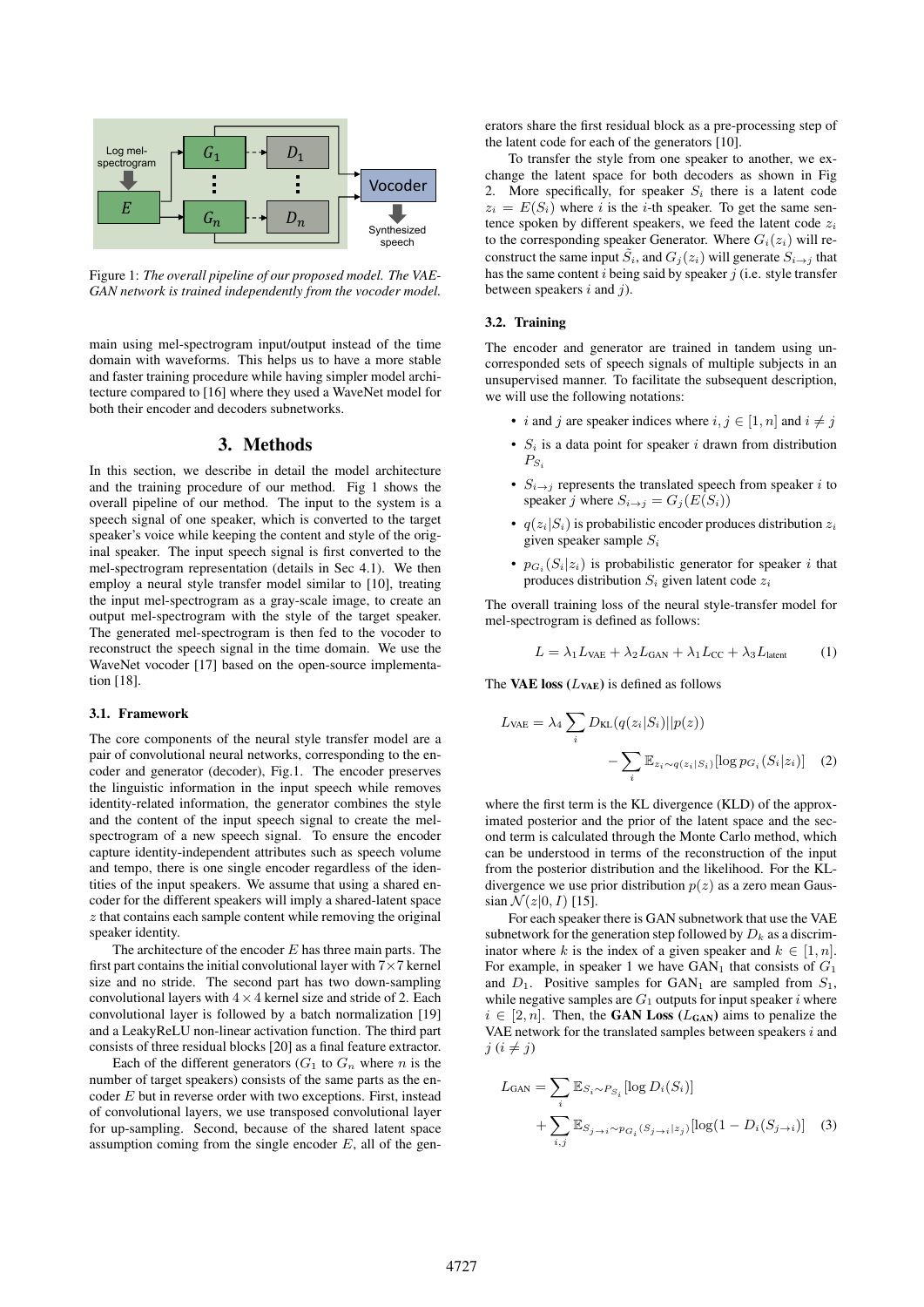

Figure 2: *The overall procedure of voice conversion with our method for style transfer between two different speakers during evaluation. The Encoder E generates features embedding for a given input speaker which then based on one of the Generators (* $G_1$  *or*  $G_2$ *) to produce a mel-spectrogram output for the target speaker. We use WaveNet-based vocoder to generate the speech in the time domain.*

The Cycle Consistency (CC) Loss  $(L_{CC})$  helps to enforce the speaker independent shared-latent space assumption by having a cycle-reconstruction stream [9]

$$
L_{\rm CC} = \lambda_4 \sum_{i,j} D_{\text{KL}}(q(z_j|S_{i\to j})||p(z))
$$

$$
- \sum_{i,j} \mathbb{E}_{z_j \sim q(z_j|S_{i\to j})}[\log p_{G_i}(S_i|z_j)] \quad (4)
$$

Similar to VAE loss  $(L<sub>VAE</sub>)$ , we use KL divergence and negative log-likelihood for  $L_{CC}$  computation. The KL divergence penalizes the network on the latent codes of both the original and translated samples from the prior distribution. While the negative likelihood term ensures the reconstruction of the original  $S_i$  from the translated one  $S_{i\rightarrow j}$ .

The Latent Loss  $(L_{\text{latent}})$  is the L1-distance between the codes' centroids of all speakers  $i$  and  $j$ 

$$
L_{\text{lattent}} = |C_i - C_j| \tag{5}
$$

where  $C_i$  and  $C_j$  are the centroids of speakers i and j distributions respectively defined as follows:

$$
C_i = \frac{1}{|P_{S_i}|} \sum_{S_i \in P_{S_i}} E(S_i).
$$
 (6)

We implemented our neural speech style transfer model using PyTorch framework, and train it on a Titan Xp GPU for approximately 8 hours. We use the Adam optimizer with  $1e-4$ learning rate with a batch size of 4 samples for each speaker. The training algorithm is run for 100 epochs. For the regularization parameters in the objective functions, we use  $\lambda_1 = 100$ ,  $\lambda_2 = 10$ ,  $\lambda_3 = 10$ , and  $\lambda_4 = 1e - 3$ . We choose these values of the regularization parameters to give more weight to the reconstruction loss in  $L_{VAE}$  compared to other loss terms.

In addition, we also train the WaveNet vocoder [17] separately using the mel-spectrograms from both generators  $(G_1 \text{ and } G_2)$ where the target ground truth is the original waveform for each sample.

## 4. Experiments

#### 4.1. Dataset and Feature Extraction

In our work, we use the Flickr8k Audio Caption Corpus [12], which contains 40, 000 spoken captions generated from 8, 000 photographs from Flickr.com. All utterances have a sampling rate of 16 kHz and are 1.9 seconds in length. To increase the diversity in the training/testing sets, we pick two speakers with opposite genders and have the most number of utterances. The total number of utterances for both training and testing are 4, 668 (60% male and 40% female). We strictly divide the dataset to training and testing sets with an approximate ratio of 70% and 30%, respectively. We use the training set to train both the VAE-GAN network and the WaveNet vocoder [17], while the testing set is used to evaluate the model performance.

We compute the log mel-spectrogram with 0.05 seconds window length and quarter-window overlap; this produces  $n$ windows and  $128$  frequency bands where  $n$  depends on each utterance length. For each training step, we randomly crop 128 consecutive frames from the log mel-spectrogram of each utterance to generate a  $128 \times 128$  input sample.

We train the mel-spectrogram based neural style transfer model using the procedure in Sec 3.2. We then perform voice conversion with a style transfer experiment between the two selected speakers as described in Section 3.1.

#### 4.2. Evaluation

To date, there has not been universally agreed objective metrics for the quality of the synthesized utterance. To this end, we use three objective methods to evaluate the naturalness of synthesized voices using our model. For fairness, we train each the evaluation methods on its original dataset it proposed with to eliminate any possible bias in our results. For testing, we report the final results on the held out test set using both the original and synthesized samples. For the synthesized samples, we only pick the ones with style transfer between two different speakers  $(S_{i\rightarrow j})$ . In the following, we provide more details about each evaluation method and the train set for each of them.

ASVspoof 2019 Baseline. The AVSspoof 2019 Challenge [11] provides a Gaussian Mixture Model (GMM)-based model as their main classifier with linear frequency cepstral coefficients [21] (LFCC) features. For training, we use the original ASVspoof 2019 dataset to train the GMM model with. We use the Equal Error Rate (EER) to evaluate the classifier performance in the test split. While the ASVspoof baseline does not measure the quality of the synthesized speech, we use it as a quantitative evaluation to measure the difficulty of distinguishing between real human voices and synthesized ones.

Content Verification Metric. To ensure that the synthesized speeches contain the same linguistic content as the original speech, we use the *word error rate* (WER) between the original transcript and the predicted one from the syn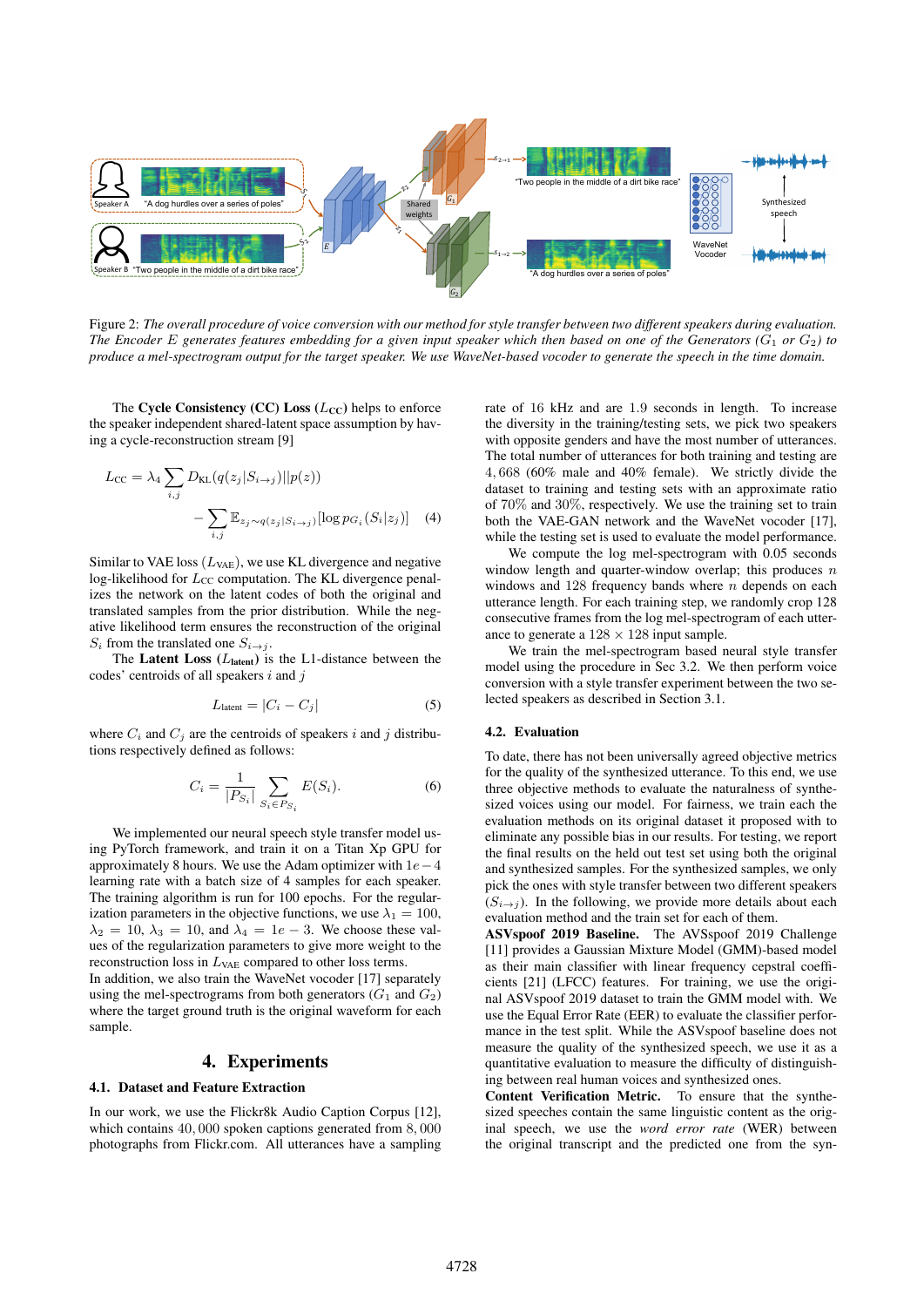thesized speeches to measure the intelligibility. We use the SpeechRecognition [22] open-source library to get the transcript of each sample.

Speaker Encoding Metric [7]. We use the Speaker Encoder model from [7] to verify if the speaker identity is preserved in the synthesized speech. This model uses a long-short term memory (LSTM) based RNN model for speaker encoding. The input to the model is the melspectrogram frames translated to a 265-dim vector for each speech sample. In training this model, a generalized end-to-end speaker verification loss [23] is minimized, where the samples with the same speaker preserve high cosine similarity, while the samples from different speakers are far apart in the embedding space. We use their pre-trained model without any fine-tuning and test whether the original and synthesized samples from the same speaker are in the same cluster. To classify each sample for one of the two speakers, we use the centroids of original samples for each of the two speakers using Eq 6, and then get the probability for each class using the following equation:

$$
p(y = k|x) = \frac{\exp -d(f_{\theta}(x), c_k)}{\sum_{i=1}^{2} \exp -d(f_{\theta}(x), c_i)}
$$
(7)

where k is the class number and  $k \in 1, 2, x$  is the input sample,  $f_{\theta}x$  is the speaker encoder model,  $c_k$  is the centroid of speaker  $k$ , and  $d$  is the euclidean distance function. We use EER to evaluate the model performance.

#### 4.3. Results

Table 1: *Equal Error Rate (EER) [%] using ASVSpoof and Speaker encoding metrics, and Word Error Rate (WER) [%] using Content Verification metric*

| Metric                         | Data                                               | <b>EER/WER</b> |
|--------------------------------|----------------------------------------------------|----------------|
| ASV <sub>spoof</sub> 2019 [11] | Evaluation set in [11]<br>Flickr8k [12] test split | 9.57<br>38.89  |
| <b>Content Verification</b>    | Original samples<br>Synthesised samples            | 2.01<br>10.36  |
| Speaker Encoding [7]           | Flickr8k [12] test split                           | 0.001          |

Table 1 summarizes the performance of our model with regards to the three evaluation methods in Sec 4.2. To test the difficulty of distinguishing between real and fake samples, we use the ASVspoof baseline [11]. From the held-out test set, we construct a balanced number of real and synthesized samples. The real samples come from the original speech of each speaker, where the synthesized samples are the ones with style transfer between two different speakers. The ASVspoof 2019 baseline method has a 38.89% EER on the Flickr8k test set while its performance on the original ASVspoof 2019 dataset is 9.57 EER [11]. This indicates it is more difficult to differentiate between real and synthesized samples from our method than those from the original ASVspoof baseline dataset.

For the second evaluation method, we use WER to see if the model preserves the original linguistic content in the synthesized samples. We first compute the WER between the original and the predicted transcripts from the speech samples using the open-source SpeechRecognition Library [22]. As shown in Table 1, we get 2.01% WER on the original samples. We use this value as an upper bound for the content verification



Figure 3: *tSNE [24] visualization of the features embedding for each speaker on the original (*S1, S2*) and synthesized samples*  $(S_{2\rightarrow 1}, S_{1\rightarrow 2})$  using speaker encoding evaluation method [7].

method's performance. Computing the WER on the synthesized samples we achieve relatively close WER to the upper bound with 10.36% WER. This indicates the intelligence of the model to preserve the original content in the synthesized samples.

As shown in Fig 3, both the original and synthesized samples of the same speaker occupy the same cluster while there is a distinct separation between the two speakers' clusters. We compute EER on the predicted probabilities using Eq 7 where we achieve 0.001%EER (Table 1). These results demonstrate the efficacy of our proposed model to preserve the speaker's identity on the synthesized samples.

## 5. Conclusion and Future Work

In this work, we present a new voice conversion method based on a neural style transfer model of the mel-spectrograms. Our method takes advantage of the recent developments in neural network models for image style transfer. Experimental results show that our method can faithfully transfer styles across different speakers while preserving the content of the original speech. In future work, we will further explore the possible modification of our proposed model to generalize to broad samples with noise in the background as well as cross-linguistic speech style transfer.

#### 6. Acknowledgements

This material is based upon work supported by the National Science Foundation under Grant No (IIS-1816227). Any opinions, findings, and conclusions or recommendations expressed in this material are those of the author(s) and do not necessarily reflect the views of the National Science Foundation. This work is also supported by a Google Faculty Research Award.